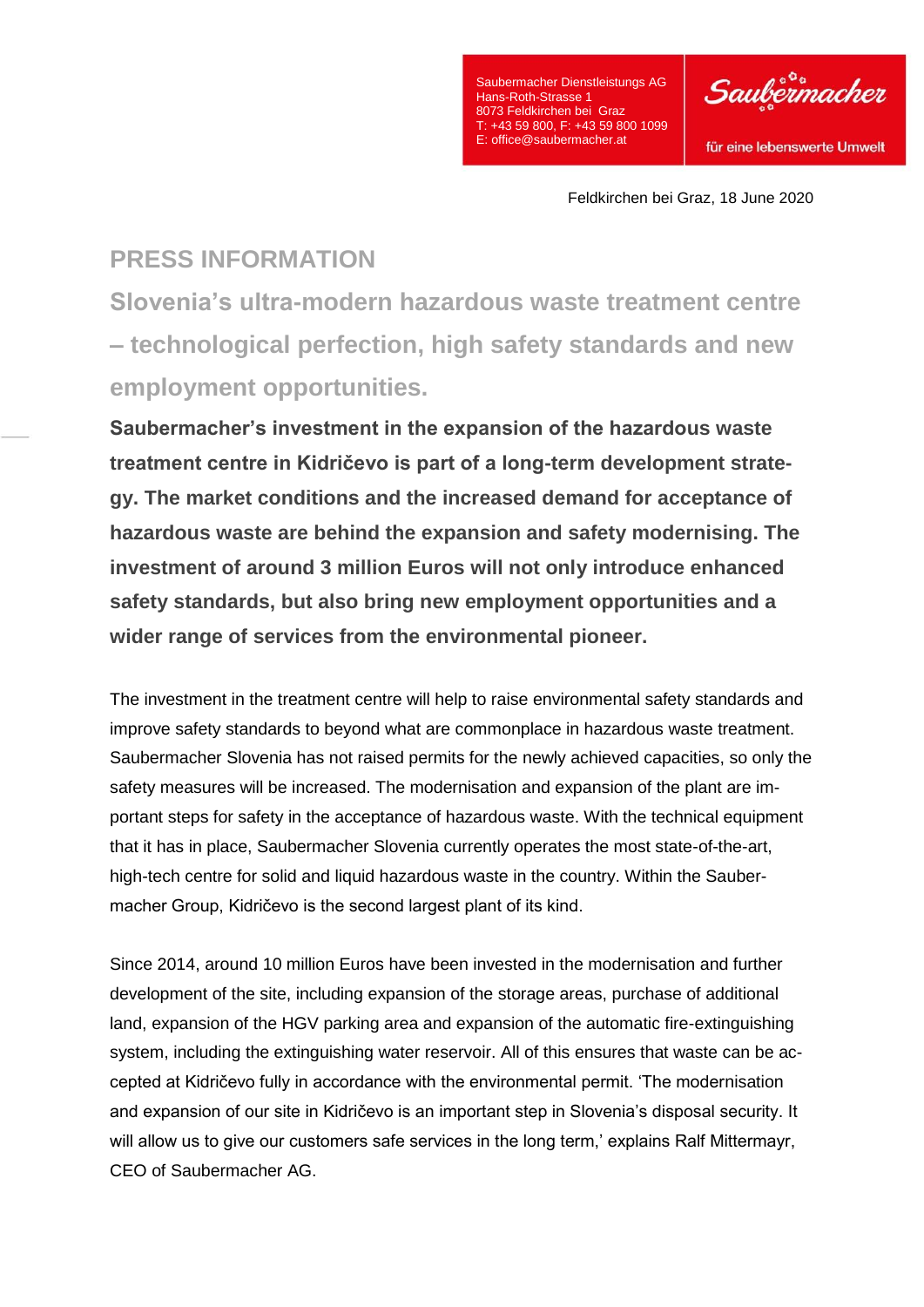

für eine lebenswerte Umwelt

'At the same time, we are also able to achieve important synergies with our Austrian plants in Premstätten and Trofaiach,' explains Mittermayr. The centre will provide customers with safe services in the long term.

The plant in Kidričevo will primarily treat hazardous waste from industry and households, such as acids, lyes, oils, workshop waste and sludge from the disposal of colourants and paints, as well as contaminated earth, and prepare it for reuse. The hazardous waste treatment centre in Kidričevo has all requisite building approvals; the company is now waiting for the operating permit.

The entire plant has been configured in accordance with BAT (Best Available Technology) and equipped with a comprehensive technical and automatic fire-protection system. All technological processes are controlled and monitored by computer. The fire-protection concept was implemented in accordance with the VdS Directives and Article 8 of the regulations concerning fire safety in buildings. These measures help to reduce the hazard potential for people, animals and the environment. Under the fire-protection measures, the site has been subdivided into fire and smoke compartments designed to impede the spread of fire and enable safe evacuation of personnel. Active fire-protection systems have also been installed, including multi-criteria detectors, a fire-alarm system, safety lighting, an automatic extinguishing system, smoke detection and smoke and heat extraction systems. All emissions are monitored continuously. The fire protection helps to protect personnel, the site as a whole and nearby industry and residents.

The Kidričevo site is located on an industrial site with its own professional fire service. Protection of residents and the environment receives high priority. All air emissions are cleansed with a special system and the site has been designed with waterproof concrete and a collecting basin with numerous additional oil collecting basins to protect the air and ground from contamination. Core components of the site are the chemical/physical treatment system with automated process control system, the state-of-the-art laboratory, special storage and treatment infrastructure, waste reduction area and administration building.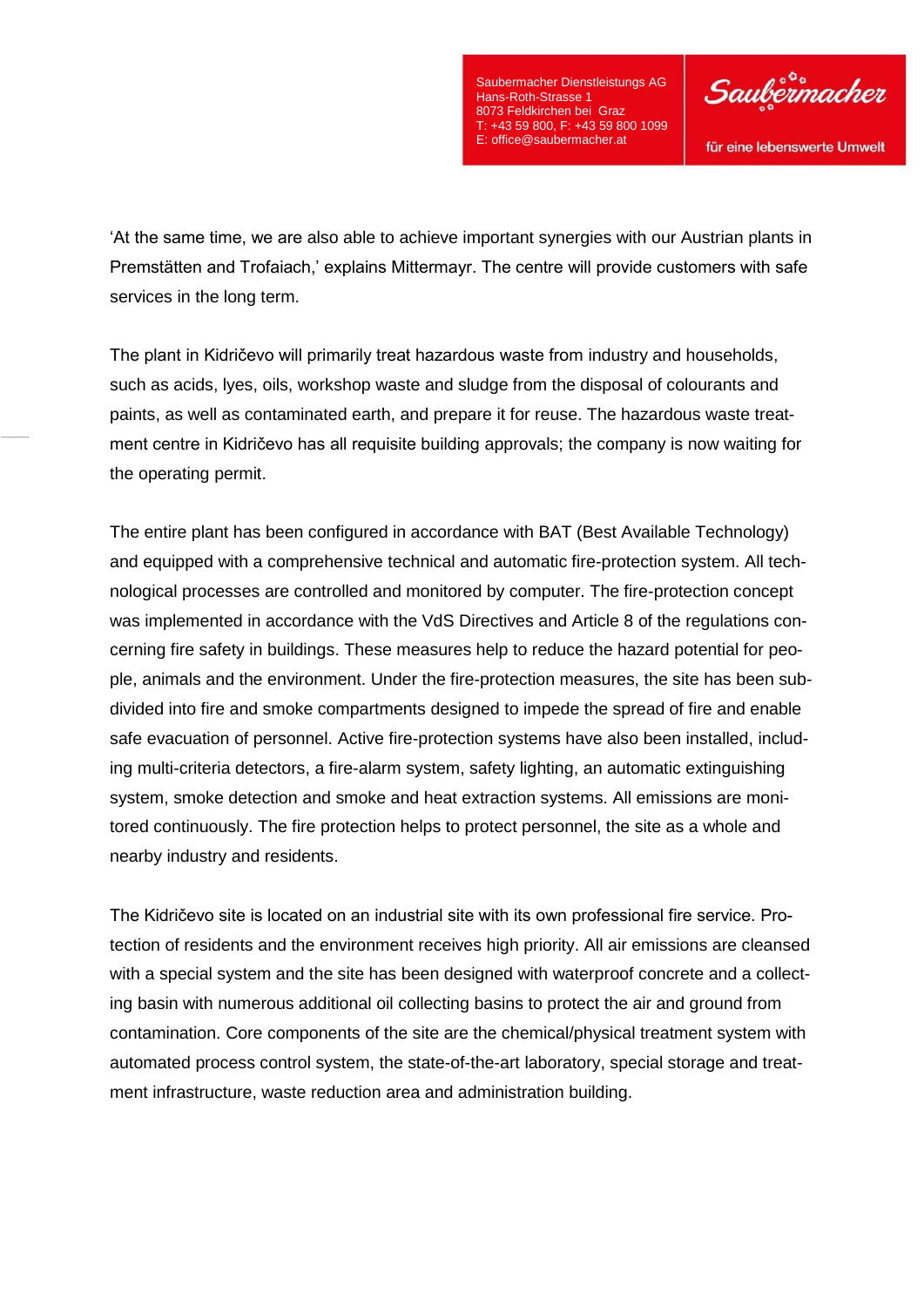

für eine lebenswerte Umwelt

## **Photo**



f.l.t.r: Robert Cajic/ Director Saubermacher Slovenija, Rudi Horvat/ Director Saubermacher Slovenija, Ralf Mittermayr/ CEO Saubermacher AG, Andrej Gomboši/ Director Saubermacher Slovenija Photorights: Nino Pecek und Ernad Ihtijarevič